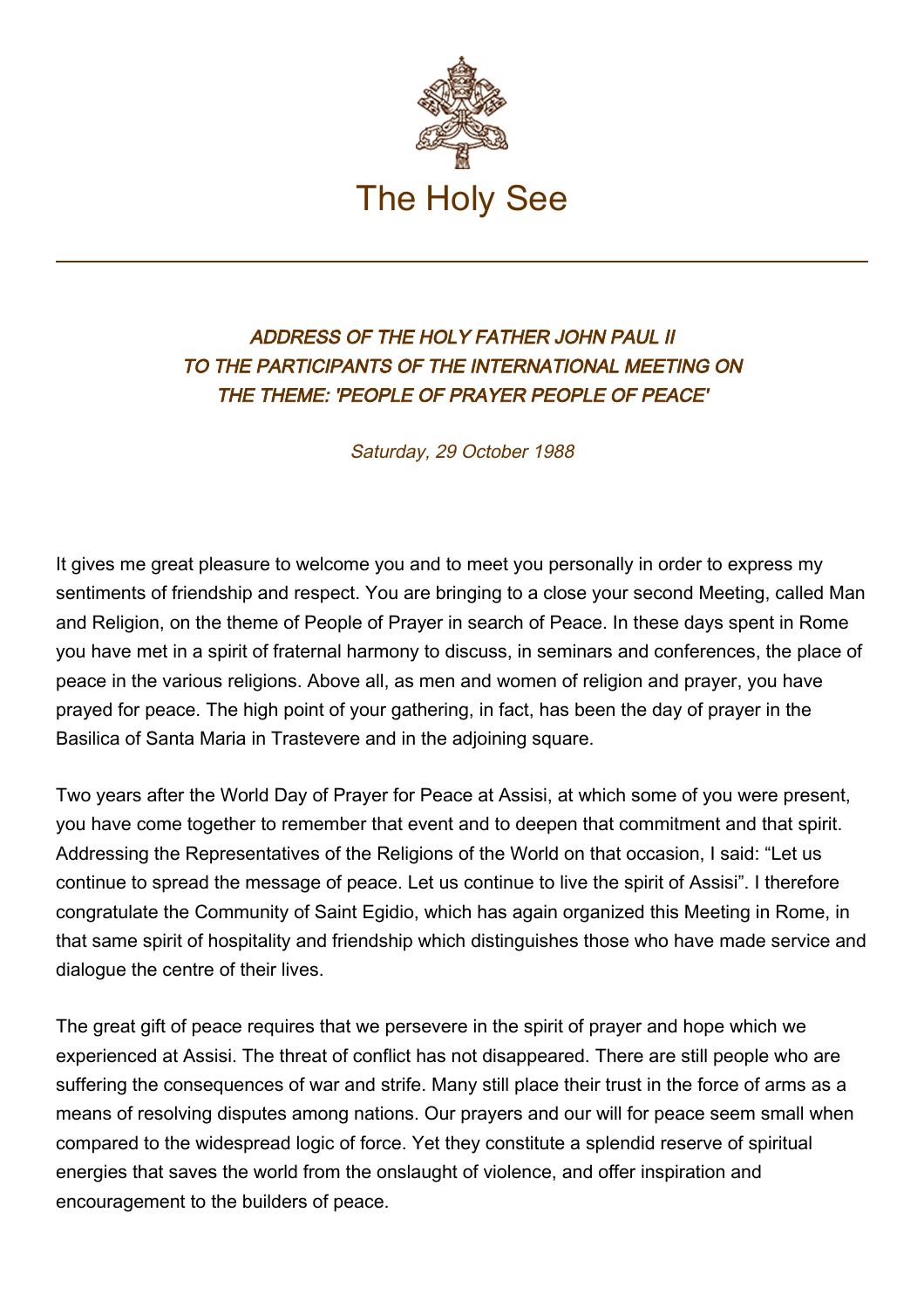The world needs peacemakers. And it is among those who put prayer and the reference to God at the centre of their lives that they should be found. Your Meeting shows the willingness of believers to be committed to the work of peace. Indeed, men and women of prayer, believers are by their very vocation builders of peace. They feel "the intrinsic link between an authentic religious attitude and the great good of peace". This year you are presenting this invitation: "Let every religious man and woman, every believer, be always and in every act a witness and seeker of peace".

In the joy of welcoming all of you, I greet in a particular way my brothers and sisters of the various Christian Churches and communities. For us Christians, for me as Bishop of Rome, the commitment to peace is profoundly rooted in our faith in God who is revealed in Jesus Christ. Of him the Apostle Paul says: "He is our peace". And it is also in the depths of our faith, not in a shallow feeling, that there is rooted the choice of dialogue and friendship with the followers of other Religions – as the second Vatican Council affirms – in order to cooperate in efforts to promote the unity of the human family, to put an end to painful conflicts, to foster justice and the spiritual growth of humanity. Because they are rooted in our Christian faith, this dialogue, this friendship and this collaboration in the work of peace with the followers of other Religions do not in any way diminish the faithful witness that we must give together to Christ who, we believe, is the Saviour of all. This witness is induced and required by our faith.

Dear Brothers and Sisters who belong to the great world Religions, you know that in the course of my pontificate – at Assisi, here in Rome and during my visits to various countries of the world – I have met with exponents of many Religions and I have had occasion to exchange respectful sentiments of friendship: I have been able to ascertain how, despite obvious differences, a climate of dialogue and of shared responsibility is growing. The presence of worthy representatives of the world Religions, like your own presence here in Rome, cannot but confirm me in this consoling thought.

The spiritual man grows to maturity through prayer, meditation and detachment from self and from vain interests; he finds, or he is given, a wisdom which at times the world derides. Such wisdom makes him critical of the use of violence for resolving conflicts and difficulties; it also causes him to be concerned about the outbreaks of hatred. The spiritual man is a witness to peace; he seeks to uproot everywhere the sources of bitterness which can move people to violence and conflict. Thus the spiritual man can become a resource of moral energy for all who approach him. And this type of man achieves this, we know, not by seeking human approval but through obedience and submission to God, who is above and beyond him. Our father Abraham, about whom the Bible speaks and a model for so many believers, was called a friend of God for his total obedience to him; and thus he could intercede for the peace and tranquillity of the men and women of the world.

Despite the real differences existing between religions, differences which we have often frankly recognized, we have to say that dialogue, encounter, friendship and appeals to the members of each religion to deepen their commitment to prayer are unleashing profound spiritual energies.